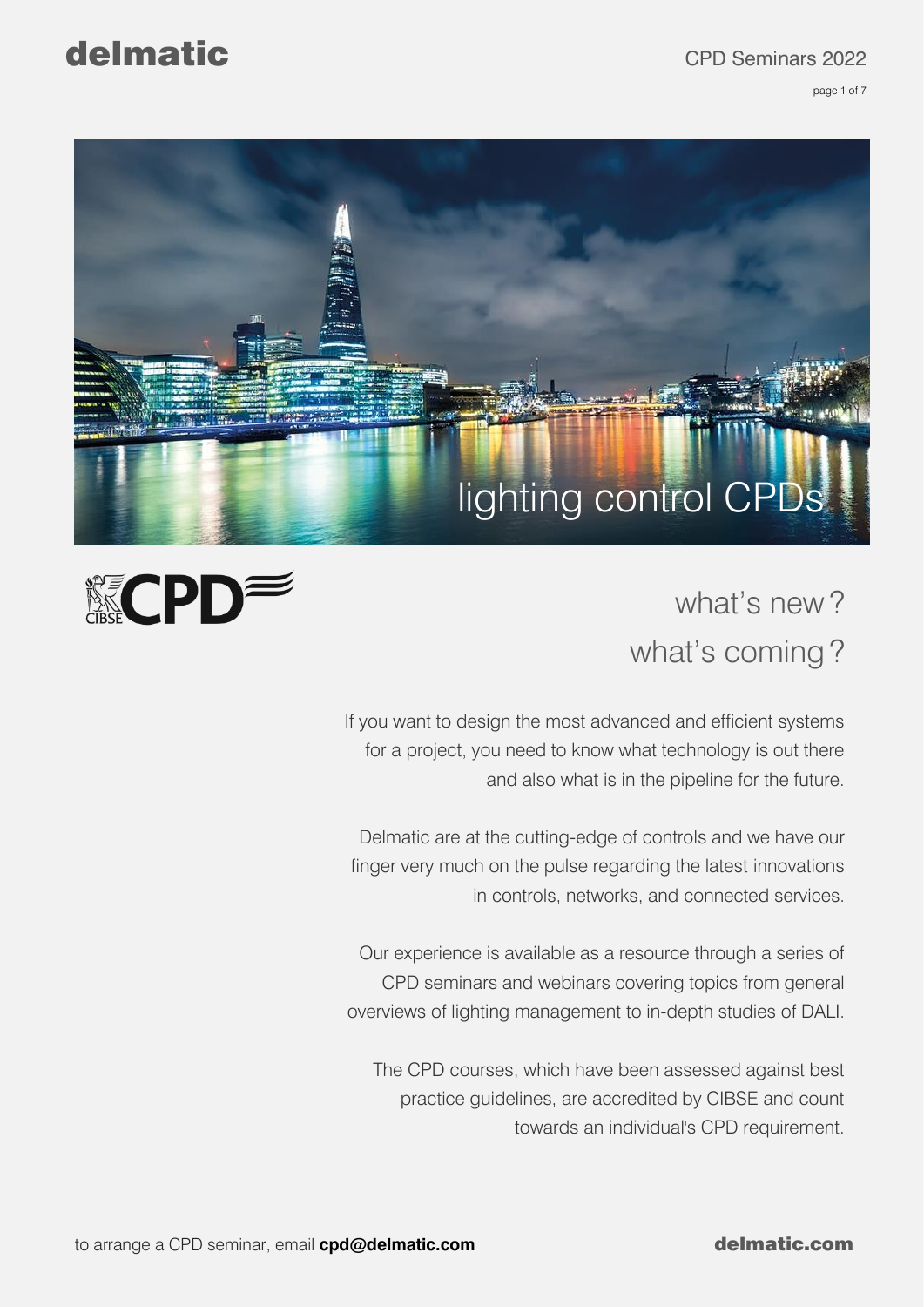#### 2022 Seminar Topics

Delmatic CPD courses range from an overview of lighting management to focus seminars providing in-depth studies of topics such as DALI and open protocols.

Seminars last an hour including 'question and answer' session and are delivered online or held at a client's premises over a breakfast or lunchtime period. Two hour in-depth courses are also available as are customised courses which are created to suit a particular client's requirements.

The courses are accredited by CIBSE and count towards an individual's CPD requirement.

Seminar topics are headlined below with detailed content listed on the following pages.

For more details or to arrange a CPD seminar email **[cpd@delmatic.com](mailto:cpd@delmatic.com)**



*"With their wealth of experience and breadth of applications on UK and international projects Delmatic were ideally placed to provide us with a factual, informative and enjoyable seminar."*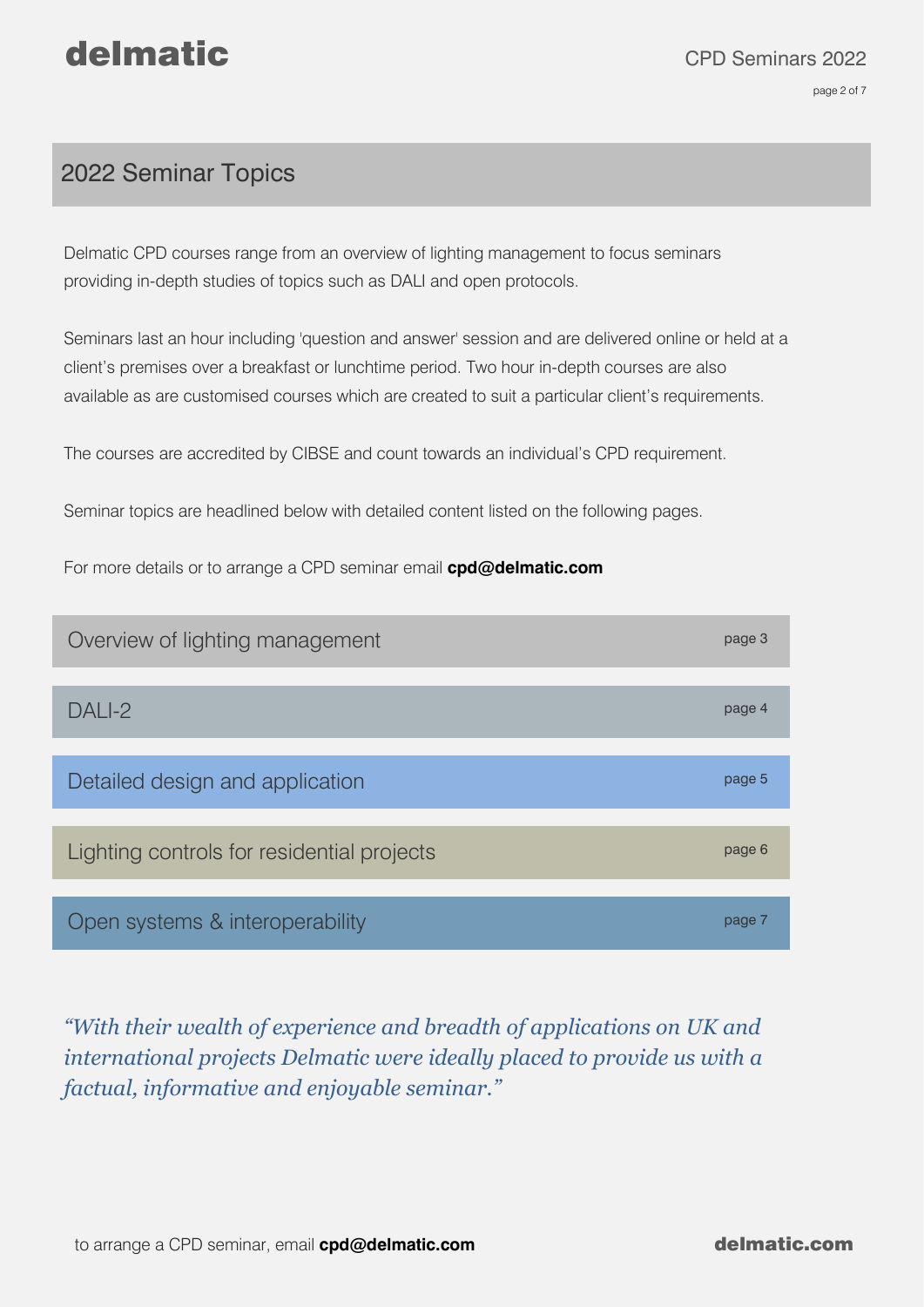page 3 of 7

### Overview of lighting management

This seminar provides a comprehensive overview of lighting management and covers key topics including DALI-2, system architecture and smart integration as well as the latest in Biodynamic, IOT and Wireless solutions.

The fast-paced seminar is packed with animated schematics to explain the concepts of lighting management and the application of the various forms of control to different building areas and types of lighting.

The seminar covers the following topics:

- overview of lighting control
- the latest in connected solutions
- the largest lighting control system in the world
- DALI-2 technology
- DALI-2 Buswire, Broadcast, Plug-in and IP DALI applications
- IOT and Wireless solutions and mixed-mode systems
- multidiscipline sensors incorporating environmental monitoring
- system architecture
- open protocols DALI-2, Lon, BACnet and MQTT
- interoperability & integration
- DALI-2 emergency light testing & monitoring
- biodynamic white-tuning control
- graphical management and monitoring and Apps
- heatmapping and space utilisation monitoring
- futureproofing

*"Very informative presentation I really enjoyed and benefitted from it"*

Mark C. Director, UK Consultancy



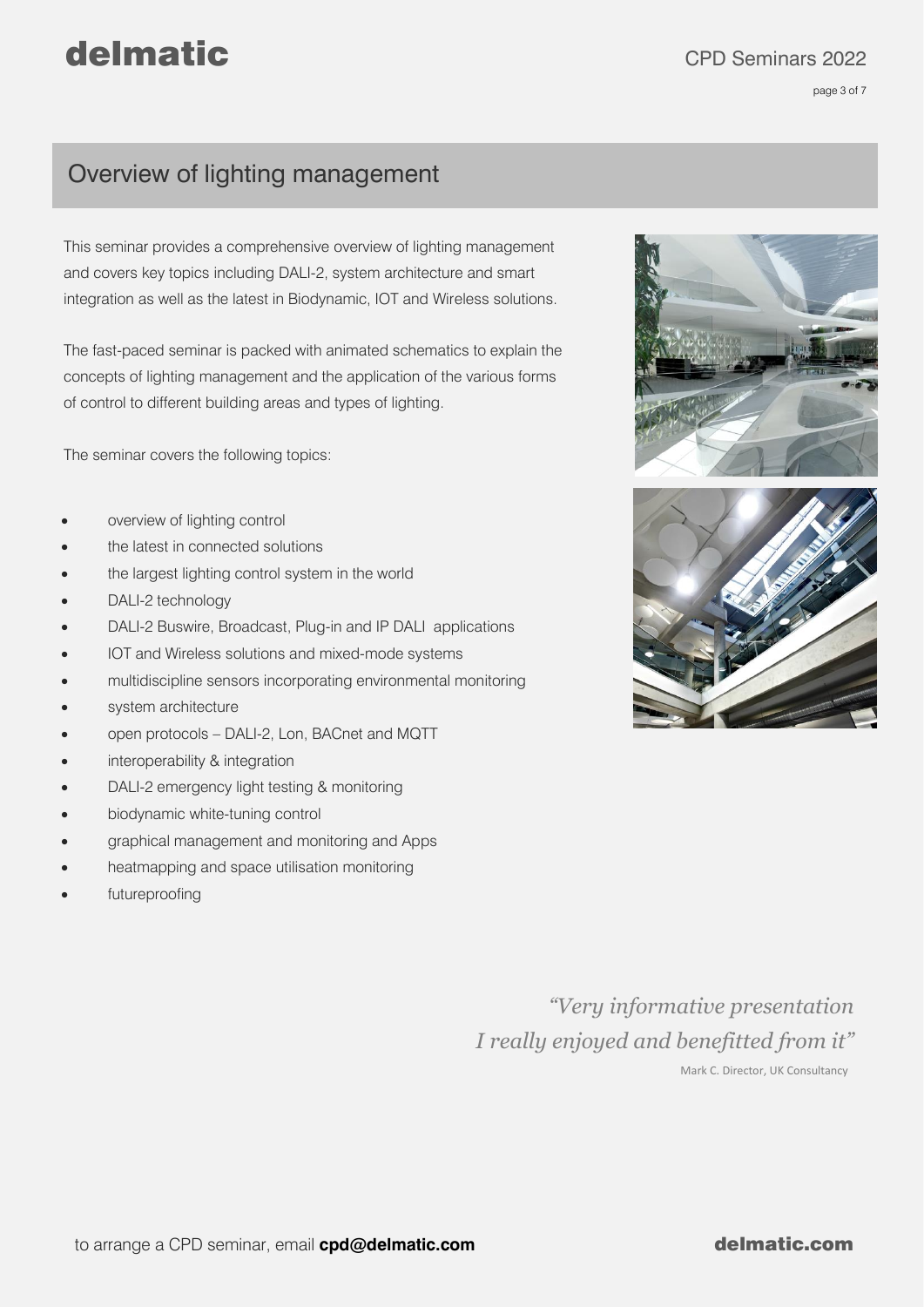page 4 of 7

#### DAI I-2

DALI is the world's leading dimming technology and a global standard that has revolutionised commercial, domestic & architectural lighting and control.

This seminar focuses on the latest DALI-2 standard and explores the various ways in which DALI-2 may be applied. .

The seminar reviews the typical DALI-2 buswire application but also investigates other approaches including DALI-2 Broadcast and DALI-2 Plugin as well as DALI-2 Wireless.

The seminar looks at expanded DALI solutions including DALI-2 presence detectors, photocells, multisensors and switches, as well as DALI-2 relays for control of services including water solenoid valves and blind motors.

The seminar concludes with an exploration of the latest in DALI-2 emergency light testing and monitoring as well as Biodynamic white-tuning and RGBW controls.

The seminar covers the following topics:



Delmatic DALI systems are installed throughout the Shard and Crossrail

- introduction to DALI-2
- DALI-2 approaches Buswire, Broadcast, Plug-in, Wireless
- application to commercial, residential, educational & transport projects
- DALI-2 emergency light testing & monitoring
- Biodynamic white-tuning control
- DALI-2 integration with other services and systems
- IP DALI-2 Ethernet to the Edge solutions
- how to design with DALI-2

*"I thought I knew about DALI – now I do!"*

Tony L, Design Engineer, UK Consultancy Practice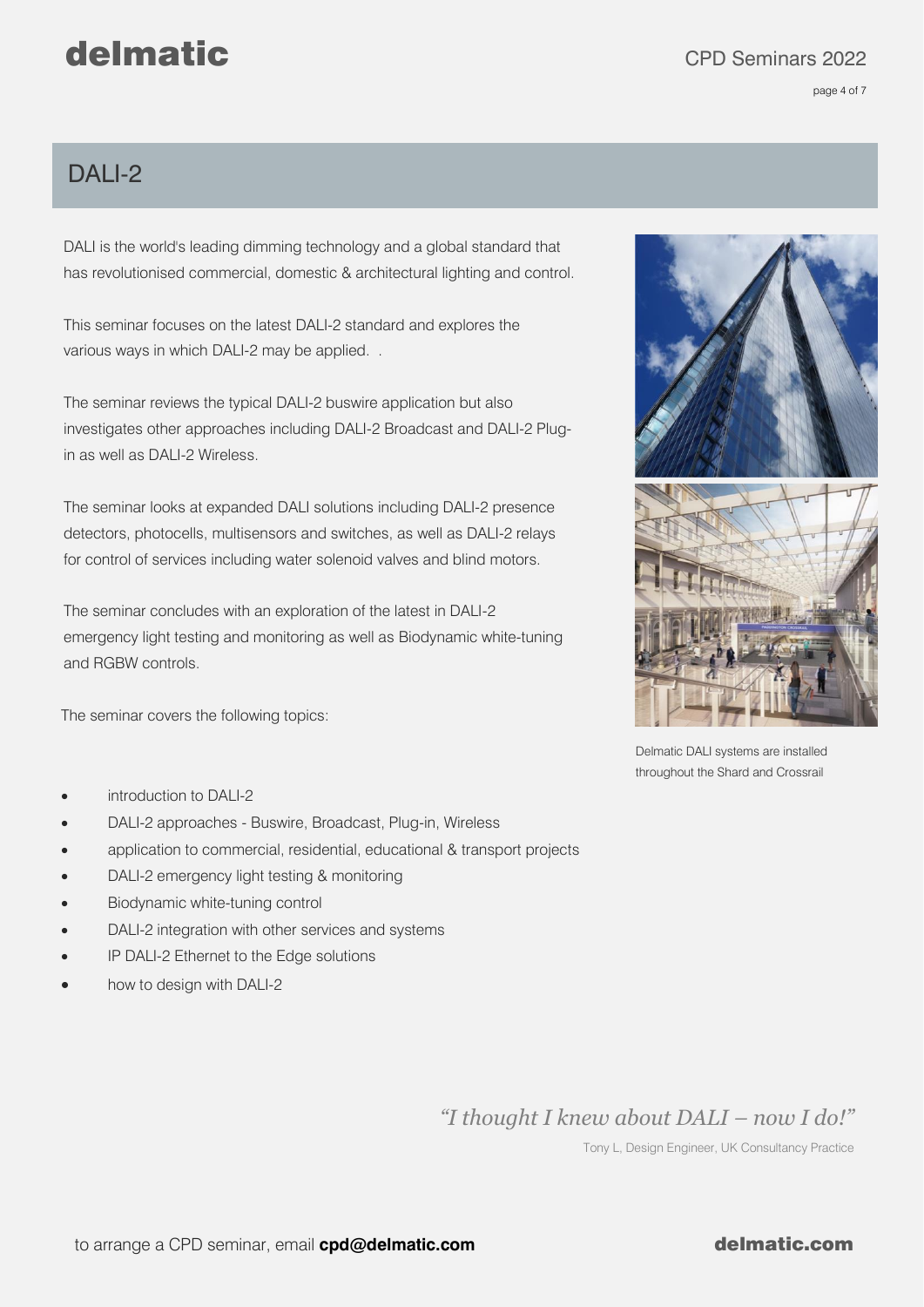page 5 of 7

#### Detailed design and application

Delmatic are often asked "where should I start?" when applying lighting controls to a project, and this seminar provides the answers.

The seminar reviews available control approaches and technologies, and considers their application to various project types based upon the type of project, the lights sources to be controlled, the degree of flexibility required, and the preferred installation approach.

The seminar acknowledges that one size rarely fits all and that a typical project has many different requirements which are best met by selecting a hardware and control approach that best suits each individual area while forming part of a networked system.

The seminar includes recommendations and optimum design approaches for typical types of projects and building areas, and a sequence of flowcharts and animated schematics guides delegates through the technology and hardware selection process.

The seminar covers the following topics:

- overview of lighting management
- what are you trying to achieve?
- assessment of flexibility requirements
- review of installation and control approaches
- range of control technologies DALI-2, Lon, BACnet and IP
- putting it all together
- design and application where to start your design
- system architecture how to apply your design
- enhancing sustainability through smart integration
- emergency light testing & monitoring
- how do other people do it? some examples



*"Excellent seminar gave a really detailed insight"* Mark B. Design Manager, UK M&E Contractor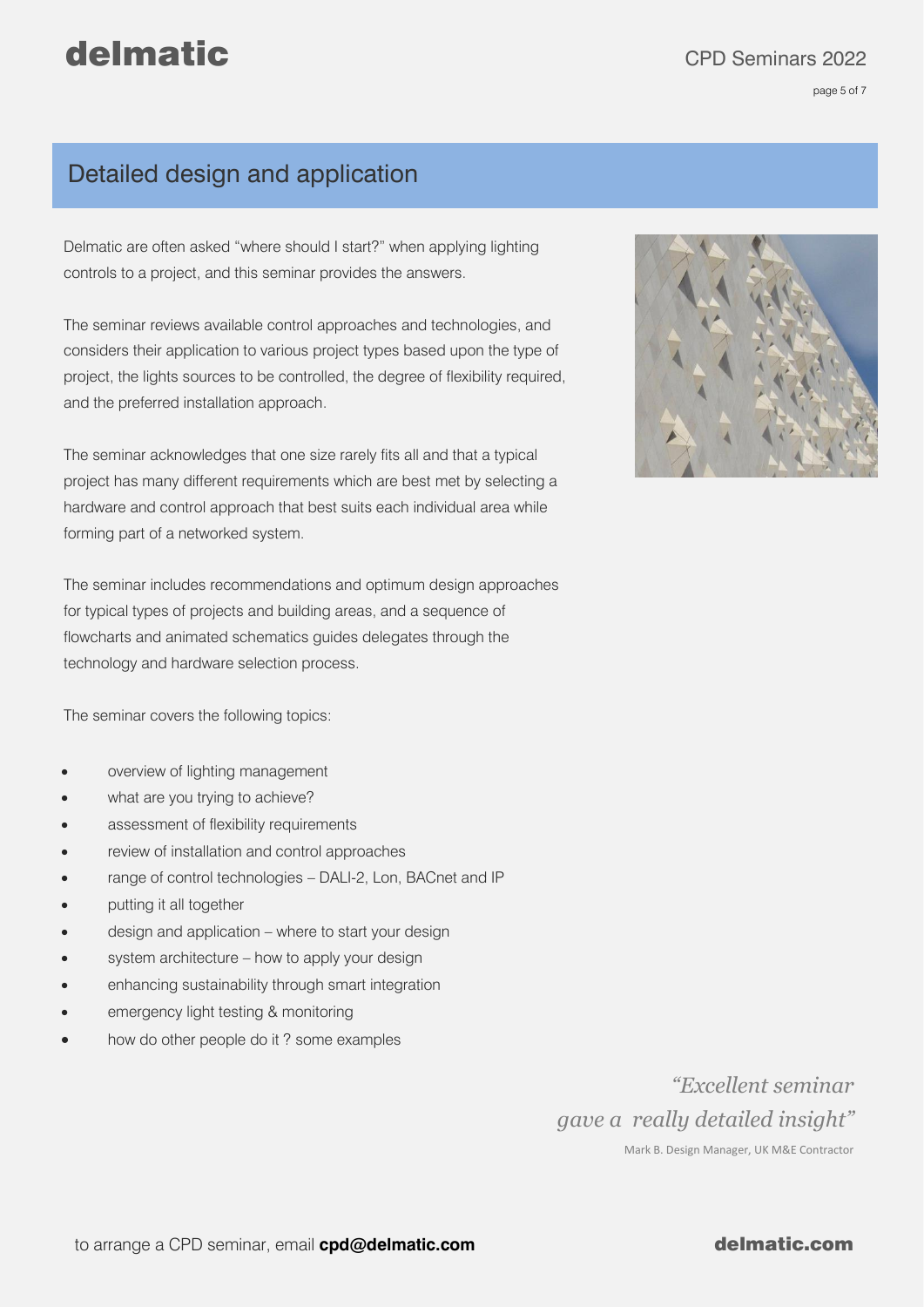page 6 of 7

### Lighting controls for residential projects

High-end residential projects are increasingly implementing advanced digital controls previously only applicable to major commercial developments.

As light sources and occupant expectations change, DALI digital control is increasingly being applied to residential schemes while connected control of shading and temperature is becoming the norm.

This focussed seminar looks at the implementation of latest DALI-2 technology, considers the installation considerations for residential schemes, and explores the various ways in which DALI-2 may be applied.

The seminar reviews the application of systems to public and amenity areas of residential developments, to high-end apartments and penthouses, as well as integrated management and monitoring for managed apartments and hotel guest room controls.

The seminar covers the following topics:

- overview of lighting controls for the residential sector
- review of DALI-2 and other dimming technologies
- comparison of the various DALI-2 approaches
- DALI-2 application for public and amenity areas
- DALI-2 application for apartments
- integration of shading and other controls
- energy optimisation through occupancy sensing
- design and application where to start your design
- system architecture how to apply your design
- DALI-2 emergency light testing & monitoring (public areas)
- user interfaces including Touchpanels, IP and Apps



*"Excellent seminar – gave a really detailed insight"*

Martin T, Associate, UK Consultant